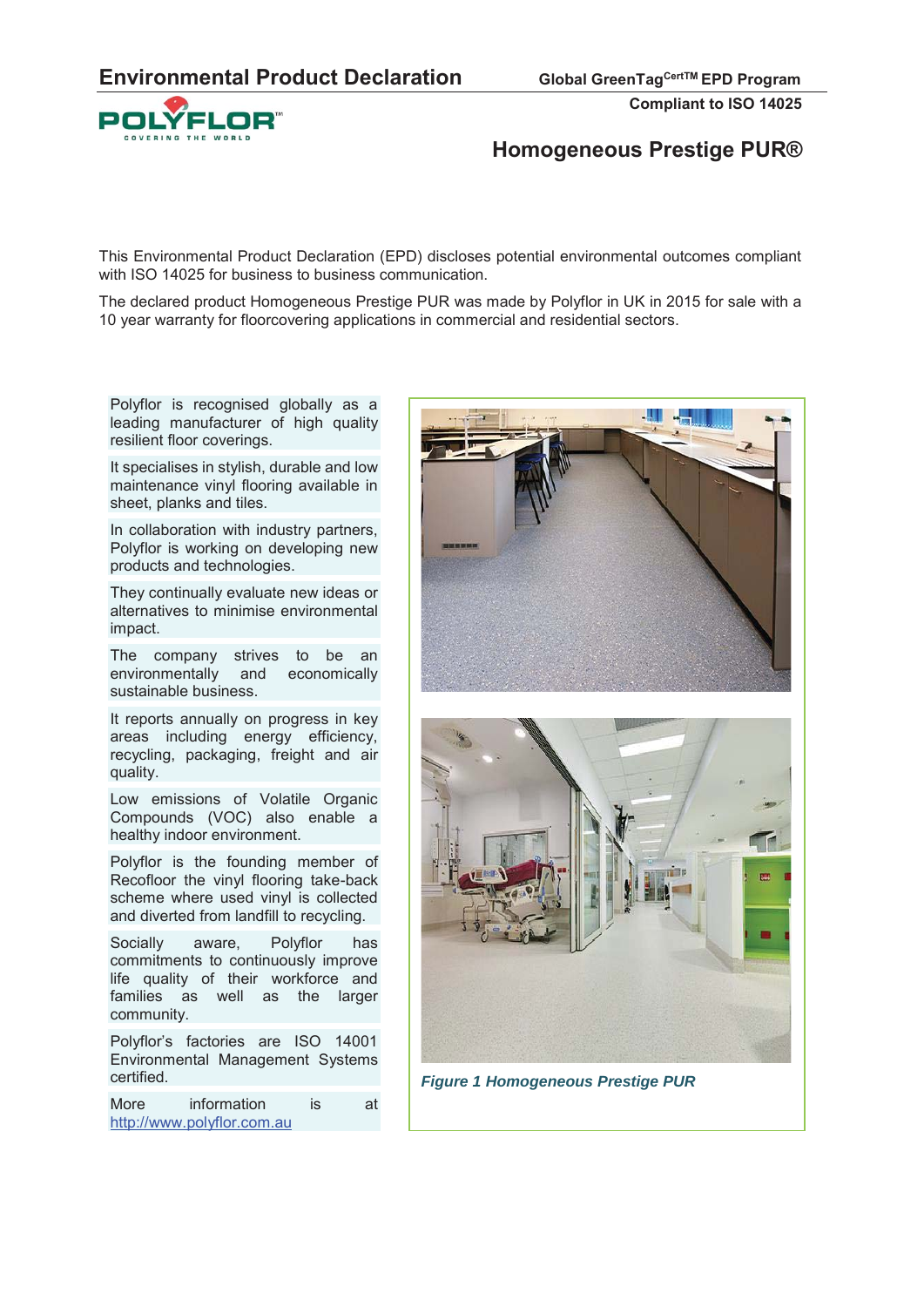

# **Homogeneous Prestige PUR®**

#### **Table of Contents**

| <b>Heading</b>                                  | Page |
|-------------------------------------------------|------|
| 1. Details of This Declaration                  | 3    |
| 2. Product Characterisation                     | 3    |
| 3. Green Star® Certified Credits                | 3    |
| 4. Sustainability Assessment Scores             | 4    |
| 5. Type 1 Ecolabel                              | 4    |
| 6. Verification of this Declaration             | 4    |
| 7. Packaging, Installation, Use & Disposal      | 5    |
| 8. Whole of life Performance                    | 5    |
| 9. Base Material Origin and Detail              | 6    |
| 10. Life Cycle Impact Results                   | 6    |
| 11. Supply Chain Modelling                      | 7    |
| 12. Life Cycle Assessment Method                | 8    |
| 13. Data Sources Representativeness and Quality | 9    |
| 14. Supply Chain Modelling Assumptions          | 10   |
| 15. References for this LCA & EPD               | 11   |
| 16. Reviewers Report Conclusions                | 12   |

Different program EPDs may not be comparable as e.g. Australian transport is more than elsewhere. **Further explanatory information is found at** http://www.globalgreentag.com/ or contact: certification1@globalgreentag.com © This EPD remains the property of Global GreenTag Pty Ltd.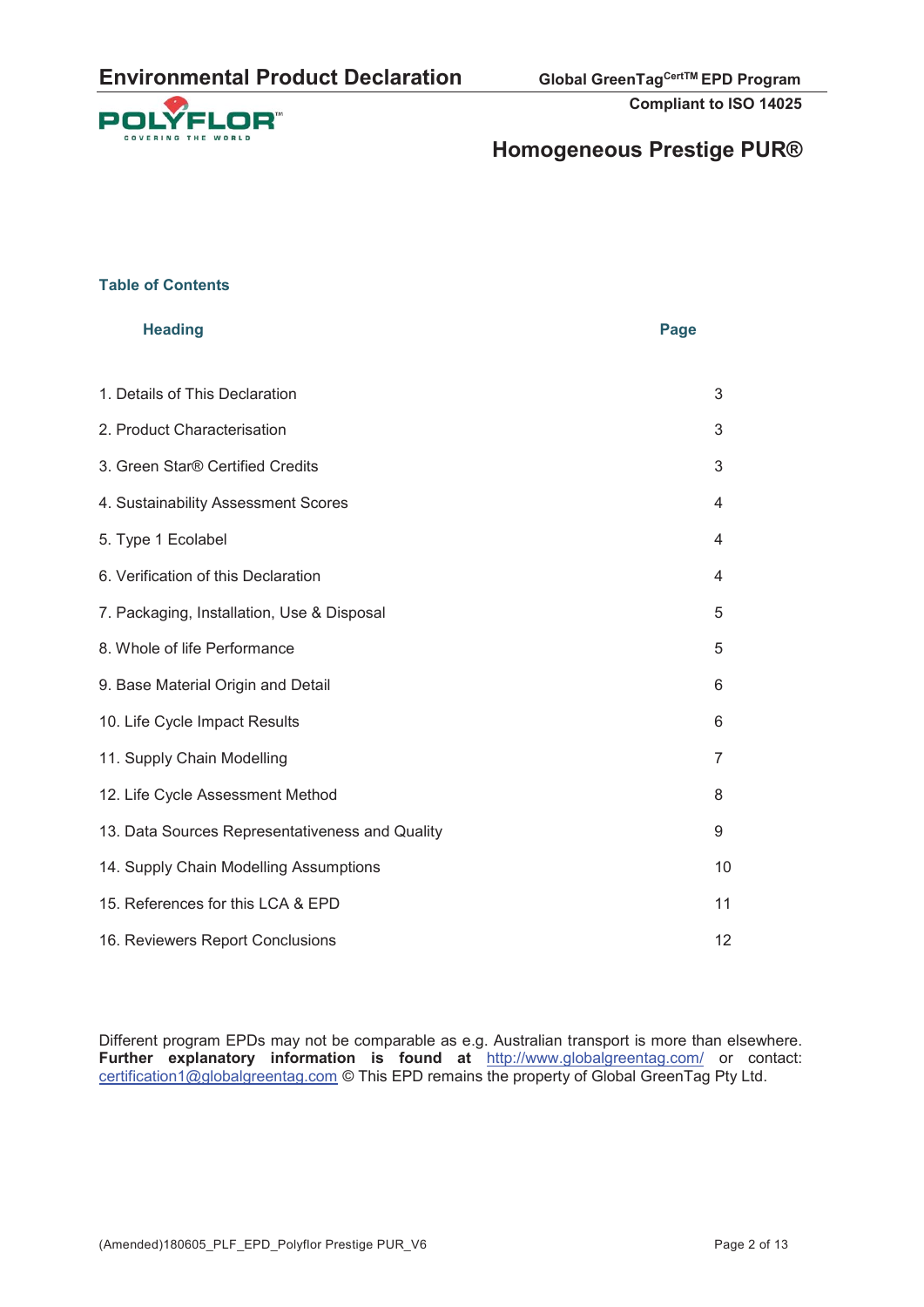

# **Homogeneous Prestige PUR®**

#### **1. Details of This Declaration**

| Program<br><b>Operator</b> | GreenTag Global Pty Ltd hereafter called Global GreenTag noted at<br>www.globalgreentag.com |
|----------------------------|---------------------------------------------------------------------------------------------|
| <b>EPD Number</b>          | PLF-007-2016                                                                                |
| Date issue                 | 21 <sup>st</sup> December 2017                                                              |
| <b>Validity</b>            | 21 <sup>st</sup> December 2020                                                              |
| <b>Reference PCR</b>       | Compliant with PCR: FC 2017                                                                 |
| <b>Time</b>                | Made in and sold from 2014 or 2015 for 20 years use                                         |
| Geography                  | Made in UK. Uses are assumed as for Australasia.                                            |
| <b>Application</b>         | Commercial and residential building interior floorcovering                                  |
| <b>Functional unit</b>     | Polyflor Prestige PUR® 3.07kg/m <sup>2</sup> 20 year use cradle to fate                     |

#### **2. Product Characterisation**

| <b>Definition</b> | Prestige PUR by Polyflor Ltd for use in commercial and residential building<br><i>interiors</i>                       |
|-------------------|-----------------------------------------------------------------------------------------------------------------------|
| <b>Standard</b>   | BS EN ISO 10581: 2013 Resilient floor coverings - Homogeneous poly(vinyl<br>chloride) floor covering - Specifications |

### **3. Green Star® Certified Credits**

Products are relevant to the Green Building Council of Australia's (GBCA) Green Star® scheme. If required this EPD is evidence the declared product meets the following Green Star® credits.

It may be used as evidence in Green Star® submissions for those credits.

The product is certified by GBCA recognised Global GreenTag GreenRate to meet the following credits of Green Star®:

- x Performance V1.1: Refurbishment Materials
- Interiors V1.2: Sustainable Products, Responsible Building Materials
- Design and As Built V1.2: Sustainable Product, Responsible Building Material

#### **GBCA Disclaimer**

Green Star® is a registered mark of the Green Building Council of Australia (GBCA).

Assessments shall not be reproduced in part at any time. Rating Tools and Technical Manuals are subject to change by the GBCA.

This EPD provides Technical Opinion and as such is not endorsed by the GBCA or its agents. Green Star<sup>®</sup> Technical Manuals give technical details of credit requirements.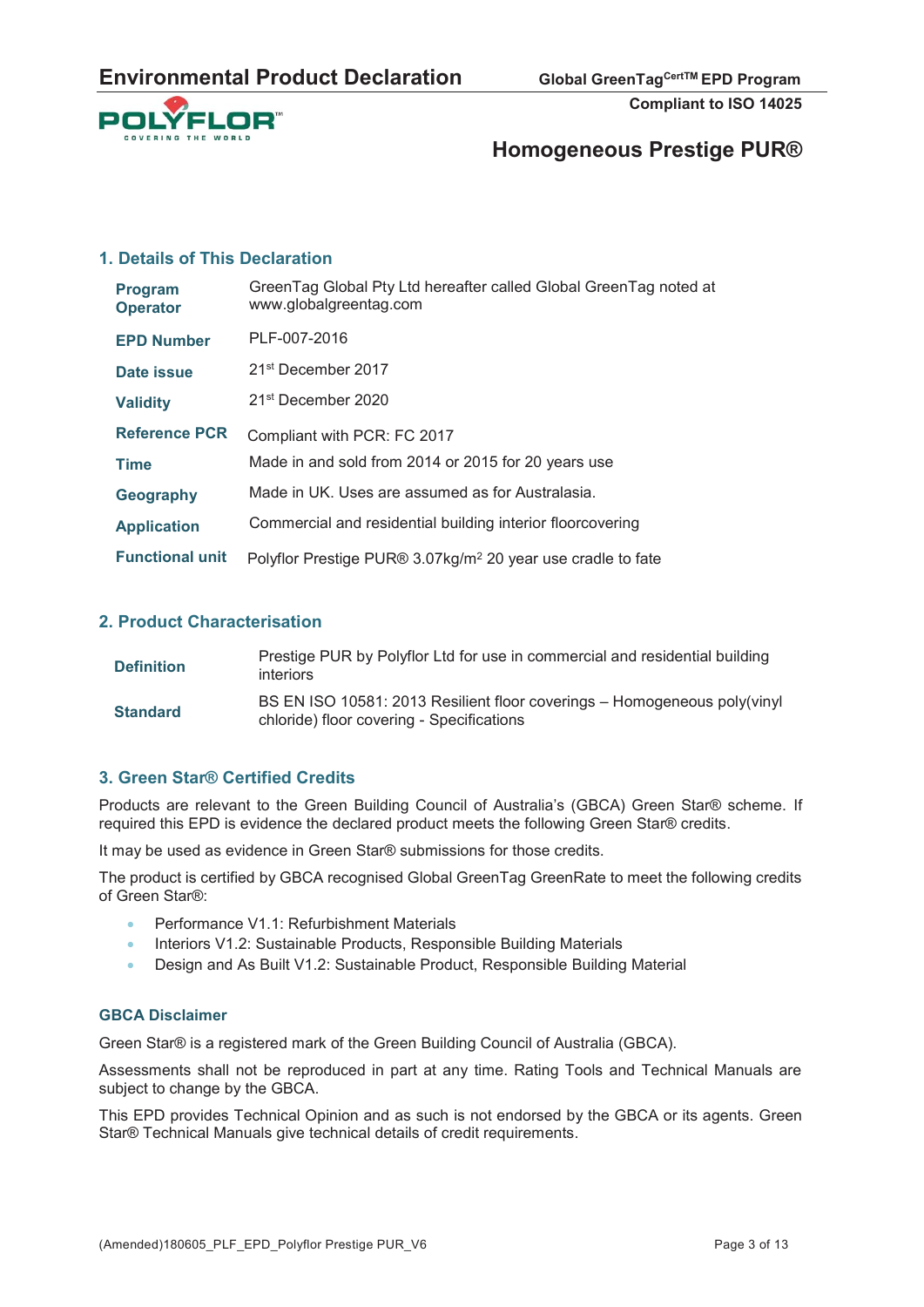

# **Homogeneous Prestige PUR®**

#### **4. Sustainability Assessment Scores**

Table 1 lists Global GreenTag Sustainability Assessment Criteria (SAC) scores prior to weighting and then used to determine the GreenTag EcoPOINT<sup>1</sup>.

#### **Table 1 Normalised GreenTag EcoPOINT & SAC Scores**

| <b>Category Potential</b>       | Results $(-1)$ to $+1)$ |
|---------------------------------|-------------------------|
| <b>Building Synergy</b>         | 0.75                    |
| <b>Health &amp; Ecotoxicity</b> | 0.25                    |
| <b>Biodiversity</b>             | 0.60                    |
| <b>LCA Score</b>                | 0.47                    |
| <b>Greenhouse Emission</b>      | 0.39                    |
| Social Responsibility           | 0.50                    |
| <b>GreenTag EcoPOINT</b>        | 0.48                    |

SAC scores are normalised against business as usual (BAU) product performing comparable functions under the same category rules.

Lower scores show better environmental and social benefits with fewer impacts and damages. Considering sustainability:

- $\bullet$  worst case BAU results = 1.0,
- $\bullet$  neutral = 0.0 and
- $\bullet$  net positive benefit = -1.0

#### **5. Type 1 Ecolabel**

**Global** 

The declared product Type 1 Ecolabel achieved

Gold PLUS GreenRate Level A

# **GreenTagCertTM**



#### **6. Verification of this Declaration**

This EPD was approved on 9 April 2018 according to requirements of ISO14025 8.1.3b.

| <b>Role</b>                                        | <b>Name</b>         | <b>Position</b>                                     | <b>Signature</b> |
|----------------------------------------------------|---------------------|-----------------------------------------------------|------------------|
| <b>PCR Review Chair</b>                            | <b>Murray Jones</b> | Ecquate Pty Ltd CEO                                 |                  |
| <b>LCI Developer</b>                               | Delwyn Jones        | The Evah Institute CEO                              |                  |
| <b>LCIA, LCARate &amp;</b><br><b>EPD Developer</b> | Dr Judy Luo         | Global GreenTag<br>Assessor                         | 9/08/2018        |
| 3rd Party LCI<br><b>Verifier</b>                   | Shloka Ashar        | Global GreenTag Lead<br><b>Auditor LCI Verifier</b> | 05/09/2018       |
| <b>Internal EPD Audit</b>                          | David Baggs         | Global GreenTag CEO &<br><b>Program Director</b>    |                  |

<sup>1</sup> http://www.ecospecifier.com.au/knowledge-green/glossary.aspx#greentagecopoint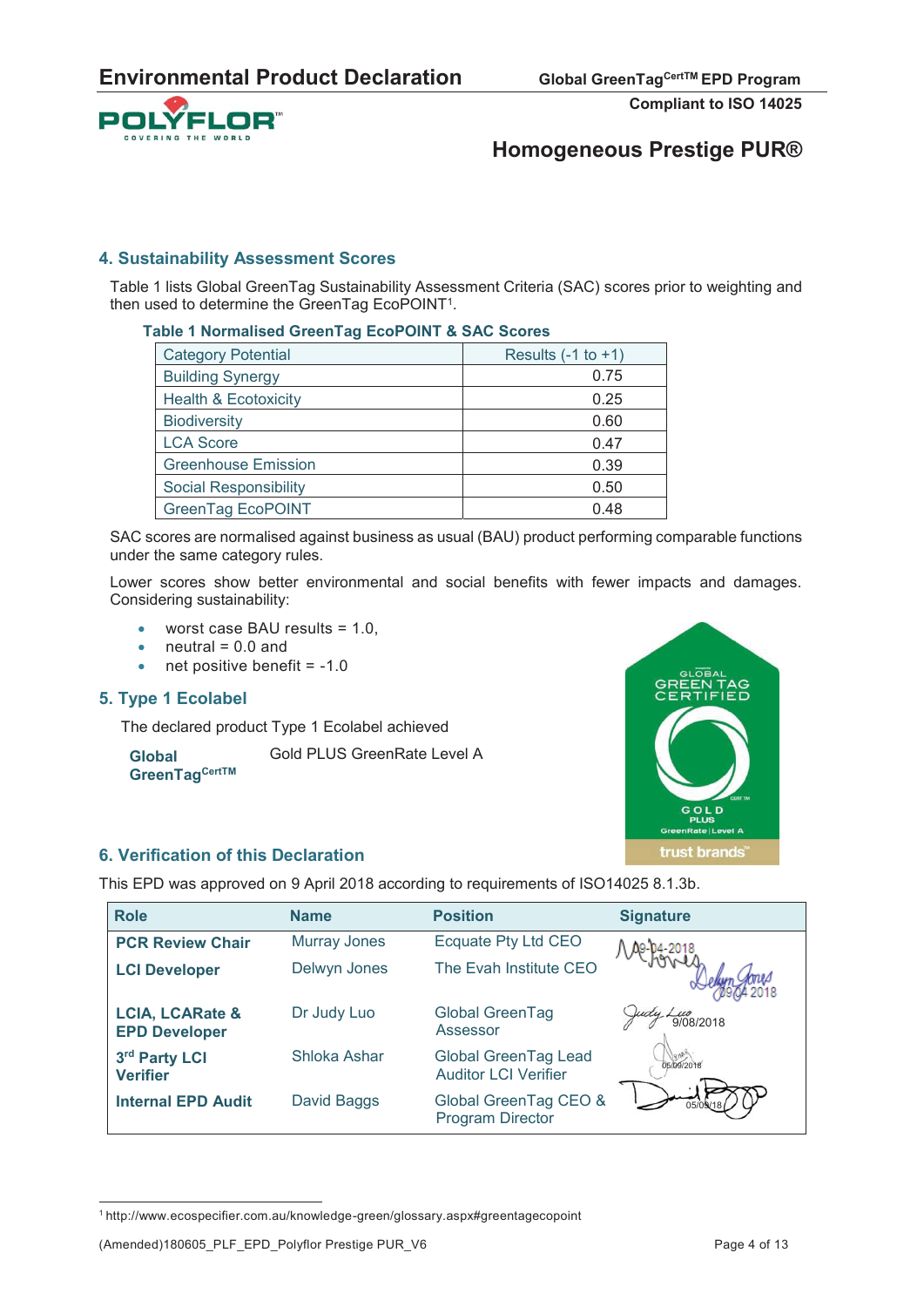

# **Homogeneous Prestige PUR®**

#### **7. Packaging, Installation, Use & Disposal**

| <b>Packaging</b>                                 | Cardboard forms and cartons, plastic wrap and plastic strapping on reused<br>pallets.                                                                  |
|--------------------------------------------------|--------------------------------------------------------------------------------------------------------------------------------------------------------|
| <b>Service life</b>                              | Residential and commercial refits vary but 20 year life is assumed typical.                                                                            |
| <b>Health Safety &amp;</b><br><b>Environment</b> | Apart from compliance to occupational and workplace health safety and<br>environmental laws no additional personal protection is considered essential. |
| <b>Residual Scrap</b>                            | Mill off-cuts are reused. Installation scrap of 5% is assumed to landfill.                                                                             |
| <b>Cleaning &amp;</b><br><b>Maintenance</b>      | The recommended cleaning and maintenance raises no ecosystem or human<br>health concerns. Care and maintenance guides are on company websites.         |
| <b>Scenario</b>                                  | Weekly detergent spray, light mop, monthly wet machine scrub and cloth dry.                                                                            |
| <b>Recycling</b>                                 | Home mill, fabrication and installation scrap is reworked into new product.                                                                            |
| <b>Re-use</b>                                    | This study assumes 60% product is serviceable for reuse over 40 more years.                                                                            |
| <b>Disposal</b>                                  | It assumes 30% is recycled. Incineration is rare in Australia so none is modelled.                                                                     |

### **8. Whole of life Performance**

| <b>Health</b><br><b>Protection</b>            | The product does not contain levels of carcinogenic, toxic or hazardous<br>substances that warrant ecological or human health concern cradle to grave.    |
|-----------------------------------------------|-----------------------------------------------------------------------------------------------------------------------------------------------------------|
|                                               | It passed the Ecospecifier Cautionary Assessment Process (ESCAP) and no<br>issues or red light concerns existed for product human or ecological toxicity. |
| <b>Effluent</b>                               | The LCI results and ESCAP raised no red light concerns in emissions to water <sup>2</sup> .                                                               |
| <b>Waste</b>                                  | Cradle to grave waste to landfill was 1% hazardous and 99% non-hazardous.                                                                                 |
| <b>Environmental</b><br><b>Protection</b>     | Continuous improvement under the maker's certified ISO14001 EMS aims to<br>avoid toxics, waste and pollution plus reduce their material and energy use.   |
| <b>Environmental</b><br><b>Health Effects</b> | Installed products are certified as having VOC's compliant with Green Star® IEQ<br>VOC credits for indoor environment <sup>3</sup> quality credits.       |
|                                               | No other potential in-use impacts on environment or health are known.                                                                                     |

 $\overline{a}$ 2 According with national standards in ANZECC Guideline For Fresh & Marine Water Quality (2000) 3 in accordance with national standards and practice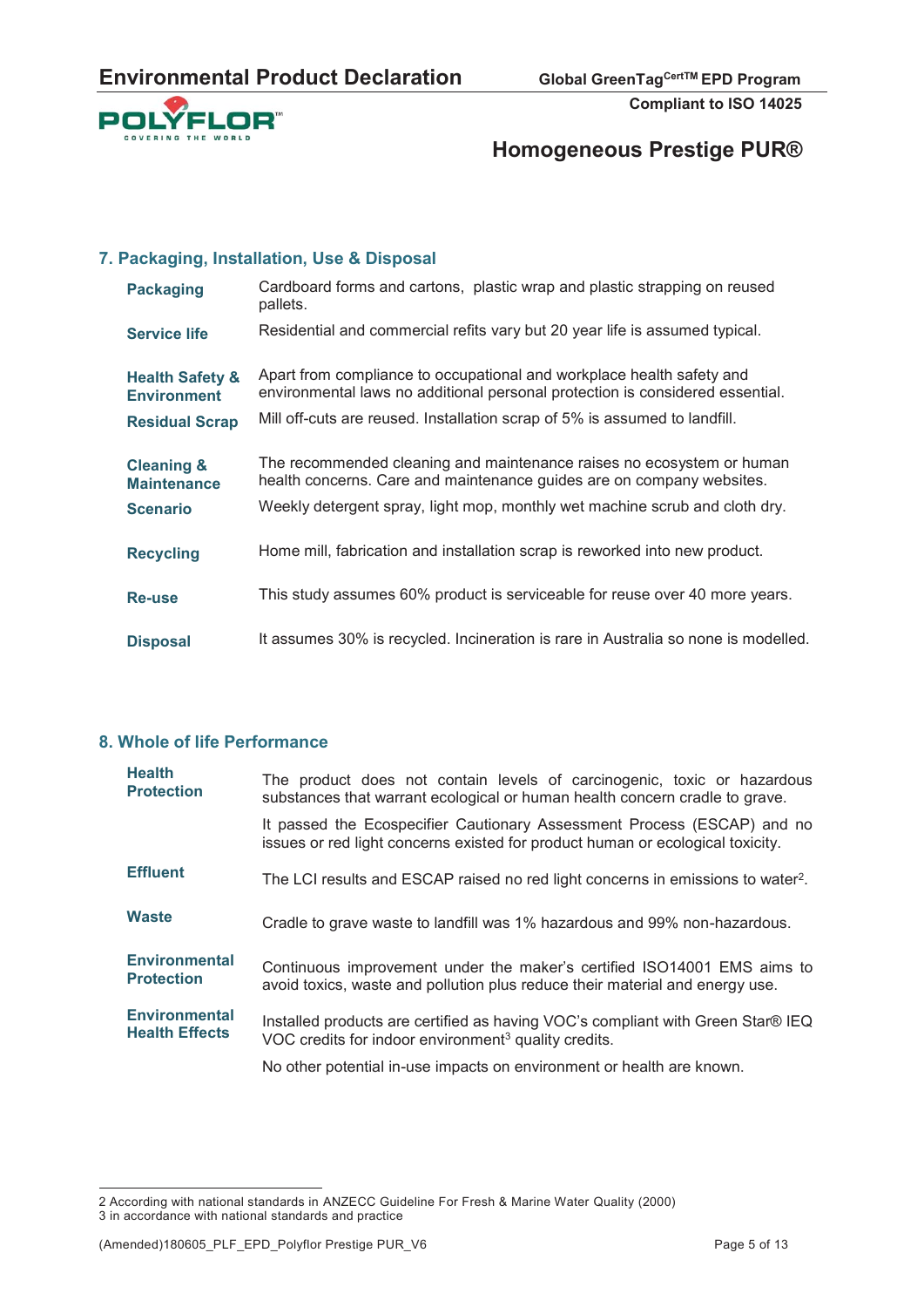

# **Homogeneous Prestige PUR®**

#### **9. Base Material Origin and Detail**

Table 2 lists key components by function, type, key operation, source and % mass share.

| <b>Table 2 Base Material</b> |                  |                                       |                     |            |
|------------------------------|------------------|---------------------------------------|---------------------|------------|
| <b>Function</b>              | <b>Component</b> | <b>Production</b>                     | <b>Origin</b>       | $%$ mass   |
| Filler                       | Dolomite         | Mine, Crush, Sieve, Hold & Deliver    | UK                  | $>30$ <40  |
| <b>Binder</b>                | <b>PVC Resin</b> | Drill, Extract, Chlorinate Polymerise | Europe <sup>4</sup> | $>40$ < 50 |
| <b>Plasticiser</b>           | <b>DOTP</b>      | Drill, Distil, Extract, Polymerise    | Europe <sup>5</sup> | $>10$ < 20 |
| Recyclate                    | Home Scrap       | Reuse Home Scrap Trims                | UK.                 | >3 < 5     |
| Whiting                      | Titania          | Mine, Digest, Precipitate, Coat       | Czech               | >2 < 5     |
| <b>Stabiliser</b>            | Fatty acid mix   | Farm, Press, Extract, Refine, Mill    | UK                  | $>1$ <2    |
| Finish                       | <b>PUR</b>       | Farm, Drill, Extract, Polymerise      | UK.                 | $>1$ <2    |
| Process aid                  | Polymer          | Farm, Drill, Extract, Polymerise      | Germany             | >0.1 < 0.5 |
| Lubricant                    | Calcium soap     | Farm, Press, Extract, Refine, Mill    | Germany             | >0.1 < 0.5 |
| Colours                      | Pigments         | Mine, Digest, Precipitate, Coat       | Germany             | < 0.5      |

#### **10. Life Cycle Impact Results**

Table 3 shows Life Cycle Assessment (LCA) Eco-Indicator 99 results for 20 years of product use.

#### **Table 3 Potential Impact Results**

| <b>Evaluation Category</b>                             | Unit                   | <b>Result</b> |
|--------------------------------------------------------|------------------------|---------------|
| <b>Product mass</b>                                    | kg/m <sup>2</sup>      | 3.07          |
| <b>EcoIndicator 99</b>                                 | ecopoint               | 0.63          |
| <b>Carbon Dioxide Equivalent Emissions<sup>6</sup></b> | kg CO <sub>2e</sub>    | 10.45         |
| <b>Renewable Primary Energy</b>                        | MJ                     | 12.2          |
| <b>Ecosystem Quality Damages</b>                       | PDF*m <sup>2*</sup> yr | 7.4E-05       |
| <b>Human Health Damages</b>                            | <b>DALY</b>            | 7.8E-04       |
| <b>Ozone Depletion</b>                                 | $kg$ R11 $_e$          | 1.3E-09       |
| <b>Acidification</b>                                   | kg SO <sub>2e</sub>    | 0.32          |
| <b>Eutrophication</b>                                  | kg $PO4^{3-}e$         | 7.2E-03       |
| <b>Fossil Fuel Depletion</b>                           | MJsurplus              | 10.5          |
| <b>Mineral Resource</b>                                | MJ <sub>surplus</sub>  | 0.30          |

<sup>4</sup> UK, Netherlands, Belgium

<sup>5</sup> France, Netherlands

<sup>6</sup> Stocker et al (eds.) Climate Change 2013: The Physical Science Basis, CH8, IPCC AR5, Cambridge U Press, UK.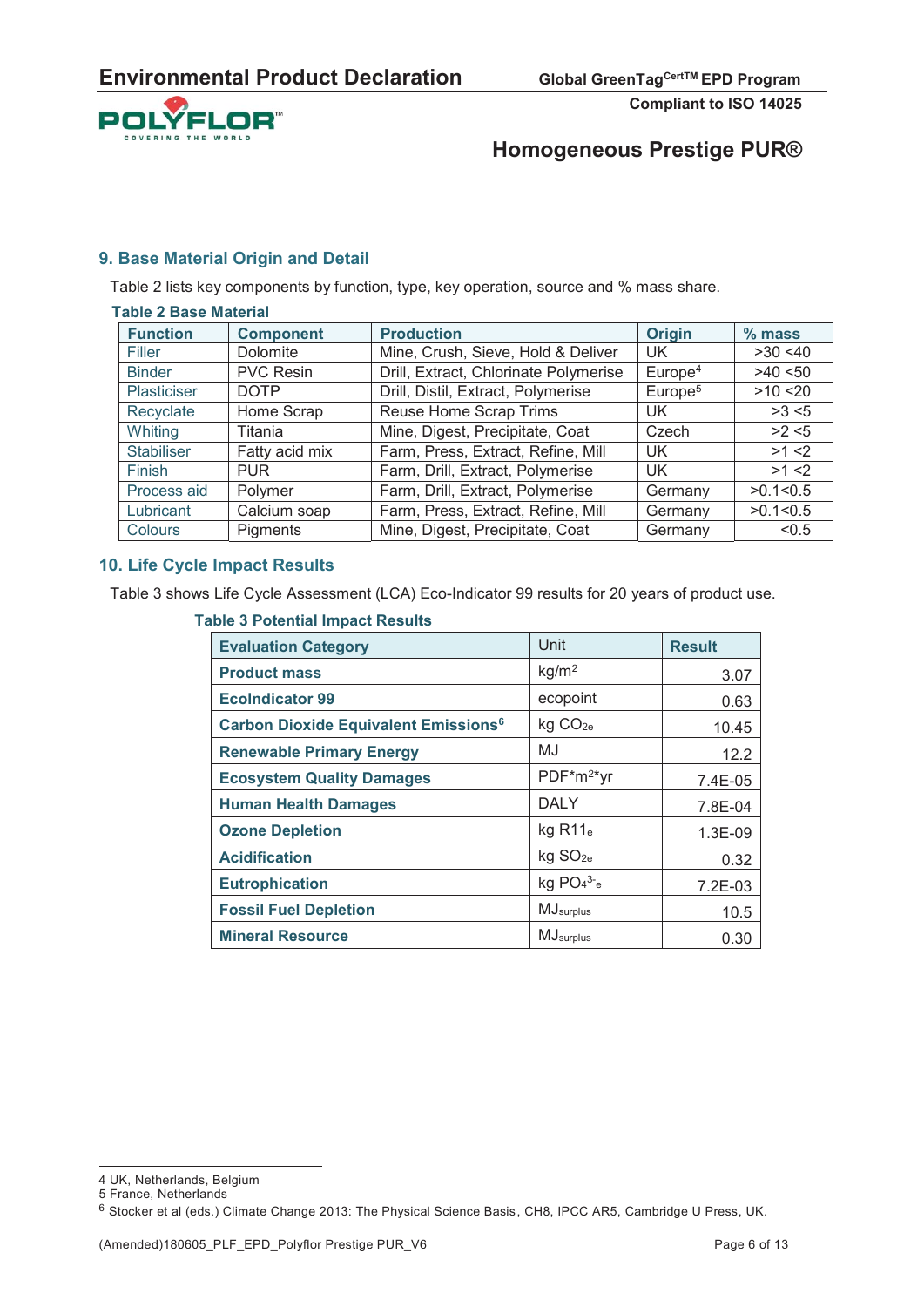

# **Homogeneous Prestige PUR®**

#### **11. Supply Chain Modelling**

Processes to acquire, refine, transport, fabricate, coat, use, clean, repair, reuse and dispose of metal, masonry, ceramic, timber, glass, plastic and composites are modelled. These include those of:

- x Mining, extracting and refining resources to make commodities and packaging;
- Acquiring, cultivating, harvesting, extracting, refining produce and biomass;
- Fuel production to supply power and process energy and freight;
- x Chemicals use in processing resources, intermediates and ancillaries;
- Process energy, fuel and freight of resources, intermediates and ancillaries;
- Use, cleaning, recoating, repair, recycling, re-use and landfill, as well as
- Infrastructure process energy transformed and material wear loss e.g. tyres.

A flow chart in Figure 2 shows key product supply chain operations from cradle to fate. While all known operations are included not all are shown.



*Figure 2 Major Product Operations*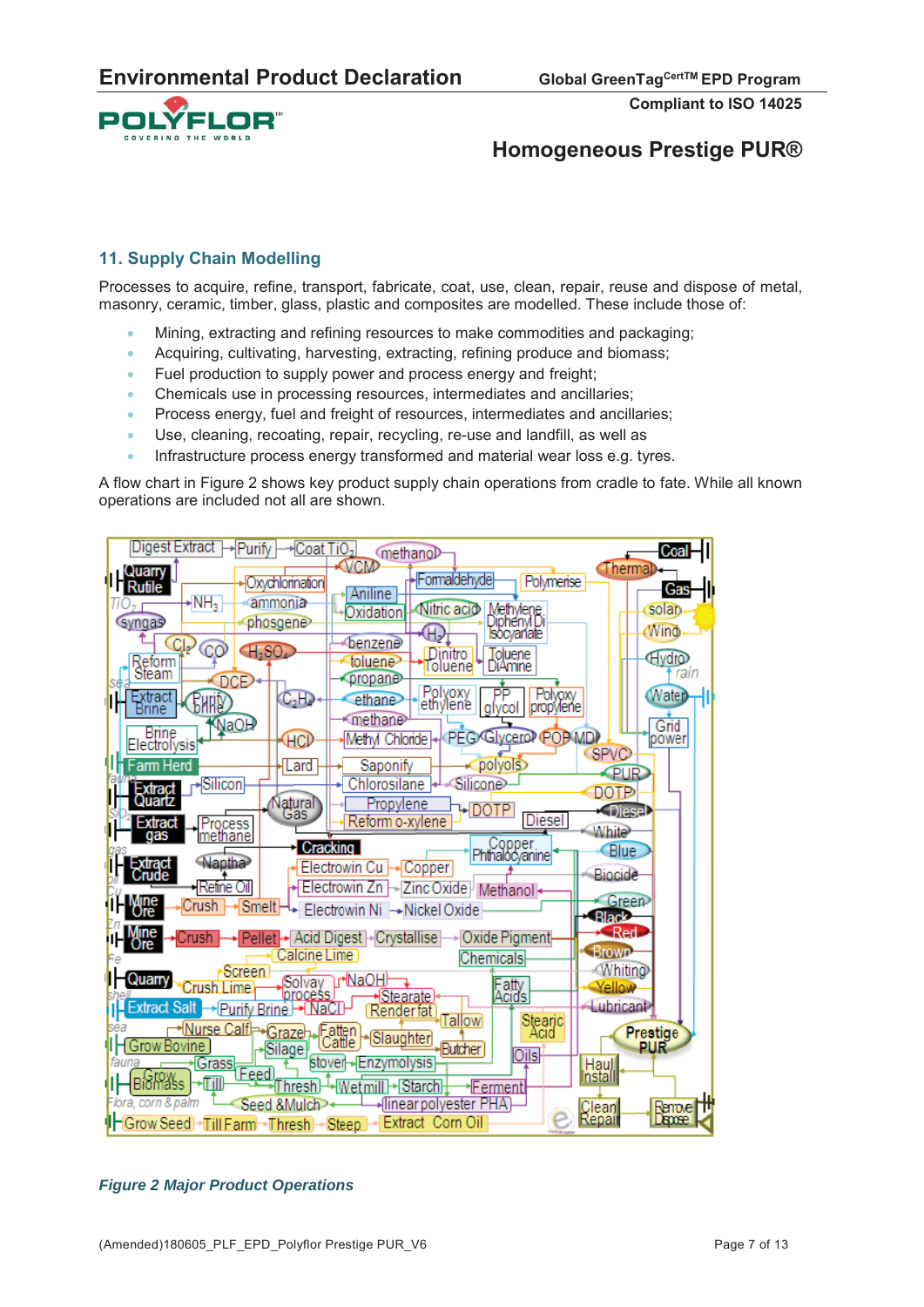

## **Homogeneous Prestige PUR®**

#### **12. Life Cycle Assessment Method**

| The Evah Institute<br>EcoIndicator 99 Life Cycle Impact (LCIA) Assessment<br><b>LCIA method</b><br><b>Scope</b><br>Cradle to Fate including all supply chain phases and stages depicted in Figure 2.<br><b>Phases</b><br>The LCA covered all known flows in all known stages cradle to end of life fate.<br>Use is to typical Australian Facility Management professional practice.<br><b>Assumptions</b><br>Use, cleaning, maintenance plus disposal and re-use were scenario-based using<br><b>Scenarios</b> |
|----------------------------------------------------------------------------------------------------------------------------------------------------------------------------------------------------------------------------------------------------------------------------------------------------------------------------------------------------------------------------------------------------------------------------------------------------------------------------------------------------------------|
|                                                                                                                                                                                                                                                                                                                                                                                                                                                                                                                |
|                                                                                                                                                                                                                                                                                                                                                                                                                                                                                                                |
|                                                                                                                                                                                                                                                                                                                                                                                                                                                                                                                |
| Facility Management Association denoted and published typical operations.                                                                                                                                                                                                                                                                                                                                                                                                                                      |
| <b>System</b><br>The LCA covers all operations in the system boundary depicted in Figure 3.<br><b>Boundaries</b>                                                                                                                                                                                                                                                                                                                                                                                               |
| All known processes are included from resource acquisition, water, fuel & energy<br>use, power generation & distribution, freight, refining, intermediates, manufacture,<br><b>Processes</b><br>scrap re-use, packing and dispatch, installation, use, maintenance and landfill. All<br>significant waste and emission flows from all supply chain operations involved to<br>make, pack and install the product are included.                                                                                  |
| <b>B Use Built Fabric Operate</b><br><b>Phases A-D</b><br>A Produce<br>A Construct<br>D Fate<br>C End of life<br>Stange 1-20<br>G 7 8 9 10 11 12<br>- 6<br>49 44 4F 46<br>47.40 40 M                                                                                                                                                                                                                                                                                                                           |

|                                                  |                                                   | A FIGUUGE                                    |                                        | A WISTUA                                  |                                           |             |                     |                |                 |                   |                     |                 |                            | <b>C</b> End of life |                  |                      | <b>D</b> Lare      |           |                               |                         |
|--------------------------------------------------|---------------------------------------------------|----------------------------------------------|----------------------------------------|-------------------------------------------|-------------------------------------------|-------------|---------------------|----------------|-----------------|-------------------|---------------------|-----------------|----------------------------|----------------------|------------------|----------------------|--------------------|-----------|-------------------------------|-------------------------|
| Stages 1-20                                      |                                                   |                                              | 3                                      | 4                                         | 5                                         |             |                     | 8              | 9               | 10                | 11                  | 12              | 13                         | 14                   | 15               | 16                   | 17                 | 18        | 19                            | 20                      |
| Operation<br>Modules<br>$1 - 20$<br><b>Scope</b> | gg<br>material<br>Resour<br>Acquire<br>& effine r | ransport,<br>Dispatch, Tran<br>Ship &deliver | ಯ<br>Fabricate, Finish<br>Pack product | οð<br>Deliver, Unpack<br>dispatch packing | Prep, Build, Install,<br>Scrap & Dispatch | Product Use | & Maintain<br>Clean | Repair Product | Replace Product | Refurbish Product | Energy<br>Operating | Operating water | $rac{1}{8}$<br>Deconstruct | Transport to Depot   | Scrap<br>Process | Disposal in Landfill | Potential Recovery | Potential | Reuse<br>Recycle<br>Potential | Upcycled<br>Potential I |
| $C2$ Gate                                        | Mandatory 1,2,3                                   |                                              |                                        |                                           |                                           |             |                     |                |                 |                   |                     |                 |                            |                      |                  |                      |                    |           |                               |                         |
| $C2$ Gate +                                      | Mandatory 1,2,3                                   |                                              |                                        | Usual 4,5                                 |                                           |             | Usual 6 to 10       |                |                 | Optional          |                     |                 | <b>Usual 13-16</b>         |                      |                  |                      | Optional 17-20     |           |                               |                         |
| C <sub>2</sub> Grave                             | Mandatory 1,2,3                                   |                                              |                                        |                                           | Mandatory 4,5 Mandatory 6 to 10           |             |                     |                |                 | Mandatory         | Mandatory 13-16     |                 |                            | Optional 17-20       |                  |                      |                    |           |                               |                         |

#### *Figure 3 Phases and Stages Cradle to Grave*

Evah industry databases cover all known domestic and global scope 1 and 2 operations. They exclude scope 3 burdens from capital facilities, equipment churn, noise and dehydration as well as incidental activities and employee commuting.

The databases exist in top zones of commercial global modelling and calculating engines. Quality control methods are applied to ensure:

- Coverage of place in time with all information<sup>7</sup> for each dataset noted, checked and updated;
- Consistency to Evah guidelines<sup>8</sup> for all process technology, transport and energy demand;
- Completeness of modelling based on in-house reports, literature and industry reviews;
- Plausibility in 2 way checks of LCI input and output flows of data checked for validity, plus
- Mathematical correctness of all calculations in mass and energy balance cross checks.

Electricity supply models in active databases are updated annually. As each project is modelled and new data is available the databases are updated and audited by external Type 1 ecolabel certifiers.

<sup>7&</sup>lt;br>The September 2004 Sandana Commercial Building Report 2001-006-B-15 Icon.net, Australia<br>Report Rools, Databases and Methodology Queensland, Australia, at http://www.eyab.com.au/tools.ht

Evah Tools, Databases and Methodology Queensland, Australia at http://www.evah.com.au/tools.html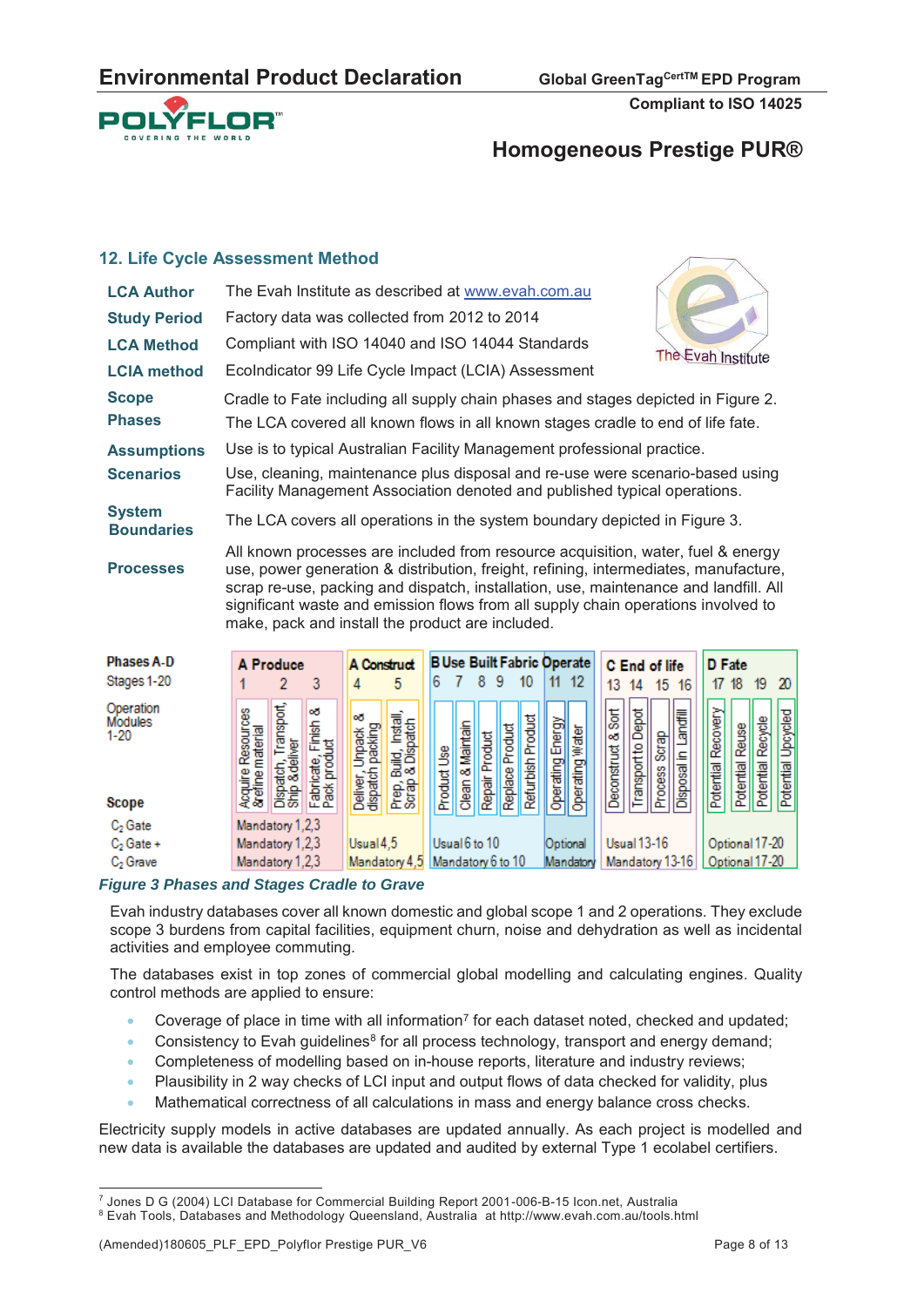

# **Homogeneous Prestige PUR®**

#### **13. Data Sources Representativeness and Quality**

Primary data used for modelling the state of art of each operation includes all known process for:

- - Technology sequences;  $\overline{\phantom{a}}$  Reliance on raw and recycled material;
- Energy and water use;  $\bullet$  High and reduced process emissions;
	- Landfill and effluent plus **x Example 3** Freight and distribution systems.

Primary data is sourced from clients, Annual Reports and their publications on corporate locations, logistics, technology use, market share, management systems, standards and commitment to improved environmental performance. Information on operations is also sourced from client:

- Supply chain mills, their technical manuals, corporate annual reports and sector experts, and
- x Manufacturing specifications websites and factory site development license applications.

Background data is sourced from the International Energy Agency, IBISWorld, USGS Minerals, Franklin Associates, Boustead 6, Plastics Europe, CML2, Simapro 8, EcoInvent 3 and NREL USLCI model databases. Information on operations is also sourced from:

- Library, document, NPI and web searches, review papers, building manuals and
- Global Industry Association and Government reports on Best Available Technology (BAT).

For benchmarking, comparison and integrity checks inventory data is developed to represent BAT, business as usual and worst practice options with operations covering industry sector supply and infrastructure in Australia and overseas.

Such technology, performance and license conditions were modelled and evaluated across mining, farming, forestry, freight, infrastructure and manufacturing and building industry sectors since 1995.

As most sources do not provide estimates of accuracy, a pedigree matrix of uncertainty estimates to 95% confidence levels of Geometric Standard Deviation<sup>2</sup> ( $\sigma_q$ ) is used to define quality as in Table 6<sup>9</sup>.

| Metric $\sigma_{g}$ | .<br>$U \pm 0.01$ | $U \pm 0.05$         | $U \pm 0.10$         | $U \pm 0.20$         | $U \pm 0.30$         |
|---------------------|-------------------|----------------------|----------------------|----------------------|----------------------|
| Temporal            | Post 2015         | Post 2010            | Post 2005            | Post 2000            | Pre 2000             |
| Duration            | >3yr              | 3yr                  | 2yr                  | 1yr                  | $<1$ yr              |
| Data Source         | <b>Process</b>    | Line                 | Plant                | Corporate            | Sector               |
| Technology          | Actual            | Comparable           | <b>Within Class</b>  | Conventional         | <b>Within Sector</b> |
| Reliability on      | <b>Site Audit</b> | <b>Expert verify</b> | <b>Region Report</b> | <b>Sector Report</b> | Academic             |
| Precision to        | <b>Process</b>    | Line                 | Plant                | Company              | Industry             |
| Geography           | <b>Process</b>    | Line                 | Plant                | <b>Nation</b>        | Continent            |
| True of the         | <b>Process</b>    | Mill                 | Company              | Group                | Industry             |
| Sites cover of      | $>50\%$           | >25%                 | >10%                 | $>5\%$               | $< 5\%$              |
| Sample size         | $>66\%$ trend     | $>25\%$ trend        | >10% batch           | >5% batch            | Academic             |
| Cut-off mass        | 0.01%             | 0.05%                | 0.1%                 | 0.5%                 | $1\%$                |
| Consistent to       | ±0.01             | $< \pm 0.05$         | $<\pm 0.10$          | $<\pm 0.20$          | $< \pm 0.30$         |
| Reproducible        | >98%              | >95%                 | $>90\%$              | $>80\%$              | ~570%                |
| Certainty           | Very High         | <b>High</b>          | <b>Typical</b>       | Poor                 | >±0.30               |

#### **Table 4 Data Quality Uncertainty (U) for 2017**

No data set with >±30% uncertainty is used without notation in the LCA as well as the EPD.

 $\overline{a}$ <sup>9</sup> Evah Institute data quality control system accords with UNEP SETAC Global LCI Database Quality 2010 Guidelines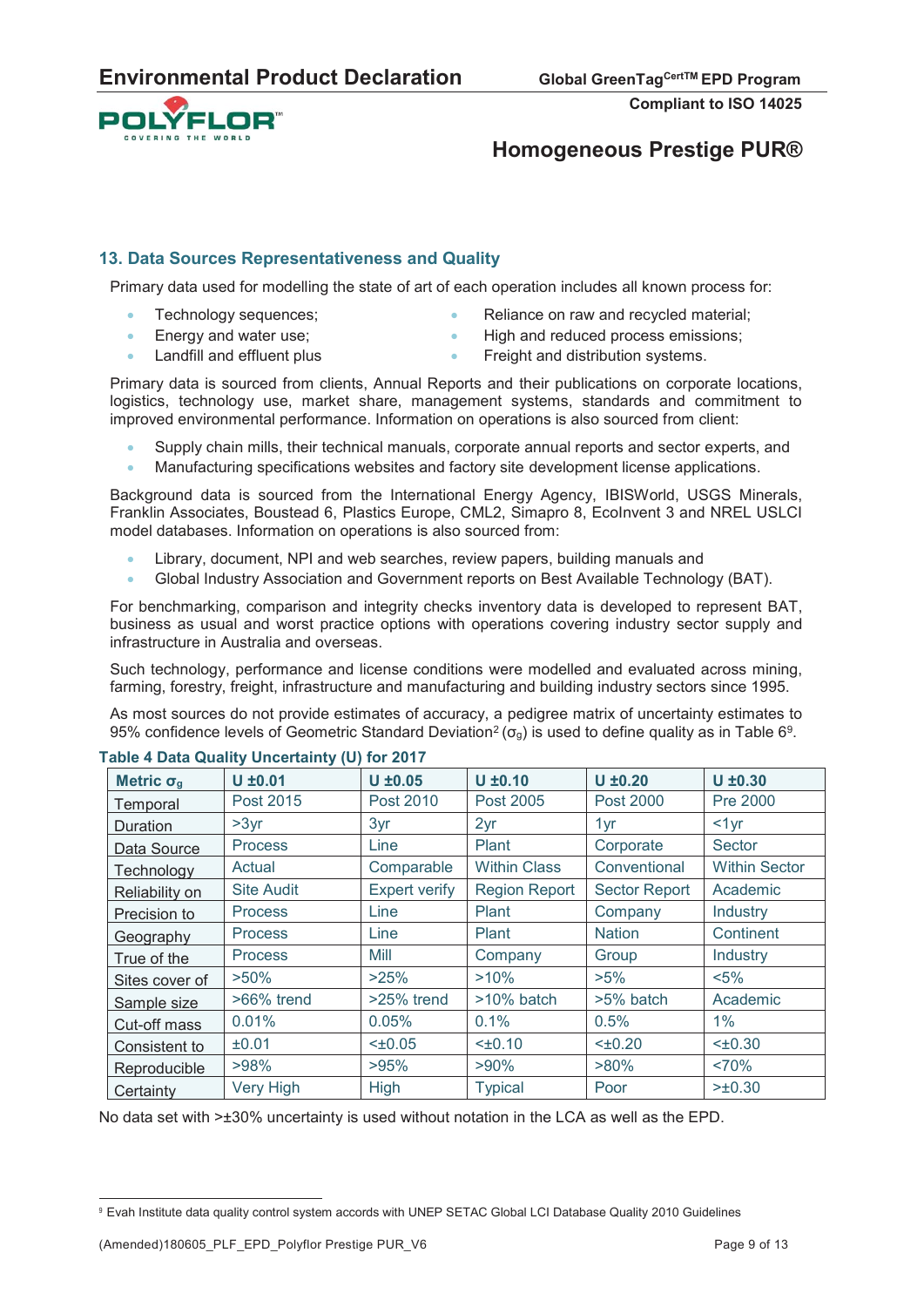

# **Homogeneous Prestige PUR®**

#### **14. Supply Chain Modelling Assumptions**

Australian building sector rules and Evah assumptions applied are defined in Table 5.

|                           | able 5 Scope Boundaries Assumptions and Metadata 2017                                       |
|---------------------------|---------------------------------------------------------------------------------------------|
| <b>Quality/Domain</b>     | <b>National including Import and Export</b>                                                 |
| Process Model             | Typical industry practice with currently most common or best (BAT) technology               |
| Resource flows            | Regional data for resource mapping, fuels, energy, electricity and logistics                |
| Temporal                  | Project data was collated from 2015 to 2017                                                 |
| Geography                 | Designated client, site, regional, national, Pacific Rim then European jurisdiction         |
| Representation            | Designated client, their suppliers and energy supply chains back to the cradle              |
| Consistency               | Model all operations by known given operations with closest proximity                       |
| Technology                | Pacific Rim Industry Supply Chain Technology typical of 2014 to 2016                        |
| <b>Functional Unit</b>    | Typical product usage with cleaning& disposal/m <sup>2</sup> over the set year service life |
| <b>System Control</b>     |                                                                                             |
| <b>Primary Sources</b>    | Clients and suppliers mills, publications, websites, specifications & manuals               |
| <b>Other Sources</b>      | IEA 2017, GGT 2017, Boustead 2013, Simapro 2016, IBIS 2017, Ecolnvent 2016                  |
| Data mix                  | Power grid and renewable shares updated to latest IEA 2017 reports                          |
| Operational               | Company data for process performance, product share, waste and emissions                    |
| Logistics                 | Local data is used for power, fuel mix, water supply, logistics share & capacity            |
| New Data Entry            | VliegLCA, Evah Institute 2016; Global Green Tag Researchers 2017                            |
| Data Generator            | Manufacturers, Evah Institute 2017; GGT 2017; Meta: IBIS 2017, Other pre 2017               |
| Data Publisher            | The Evah Institute Pty Ltd to Global GreenTag and designated client only                    |
| Persons input             | All contributors cited in Evah & Global GreenTag records or websites                        |
| Data Flow & Mix           |                                                                                             |
| <b>System Boundary</b>    | Earth's cradle of all resource & emission flows to end of use, fitout or build life         |
| System flows              | All known from and to air, land, water and community sources & sinks                        |
| <b>Capital inclusions</b> | Natural stocks∆, industry stockpiles∆, capital wear ∆, system losses and use                |
| <b>Arid Practice</b>      | Dry technology adopted, Water use is factored by 0.1 as for e.g. Mining                     |
| Transportation            | Distance >20% than EU; >20% fuel efficient larger vehicles, load & distance                 |
| Industrial                | Company or industry sector data for manufacturing and minerals involved                     |
| Mining                    | All raw material extraction is based on Australian or Pacific Rim technology                |
| Imported fuel             | Mix is from nearest sources is e.g. UAE, SE Asia, Canada or New Zealand                     |
| Finishes                  | Processing inputs with finishing burdens are factored in. If not that is denoted            |
| <b>Validation</b>         |                                                                                             |
| Accuracy                  | 10 <sup>th</sup> generation study is $\pm$ 5 to 15% uncertain due to some background data   |
| Completeness              | All significant operations are tracked and documented from the cradle to grave              |
| Precision                 | Tracking of >90% flows applies a 90:10 rule sequentially to 99.9% and beyond                |
| Allocation                | %100 to co products on reaction stoichiometry by energetic or mass fraction                 |
| <b>Burdens</b>            | All resource use from & emissions to community air land, water are included                 |
| Plausibility              | Results are checked and benchmarked against BAT, BAU & worst practice                       |
| Sensitivity               | Calculated U is reported & compared to libraries of Bath U RICE & Ecolnvent 3.2             |
| <b>Validity Checks</b>    | Are made versus Plastics Europe, Ecobilan, GaBi & or Industry LCA Literature                |

**Table 5 Scope Boundaries Assumptions and Metadata 2017**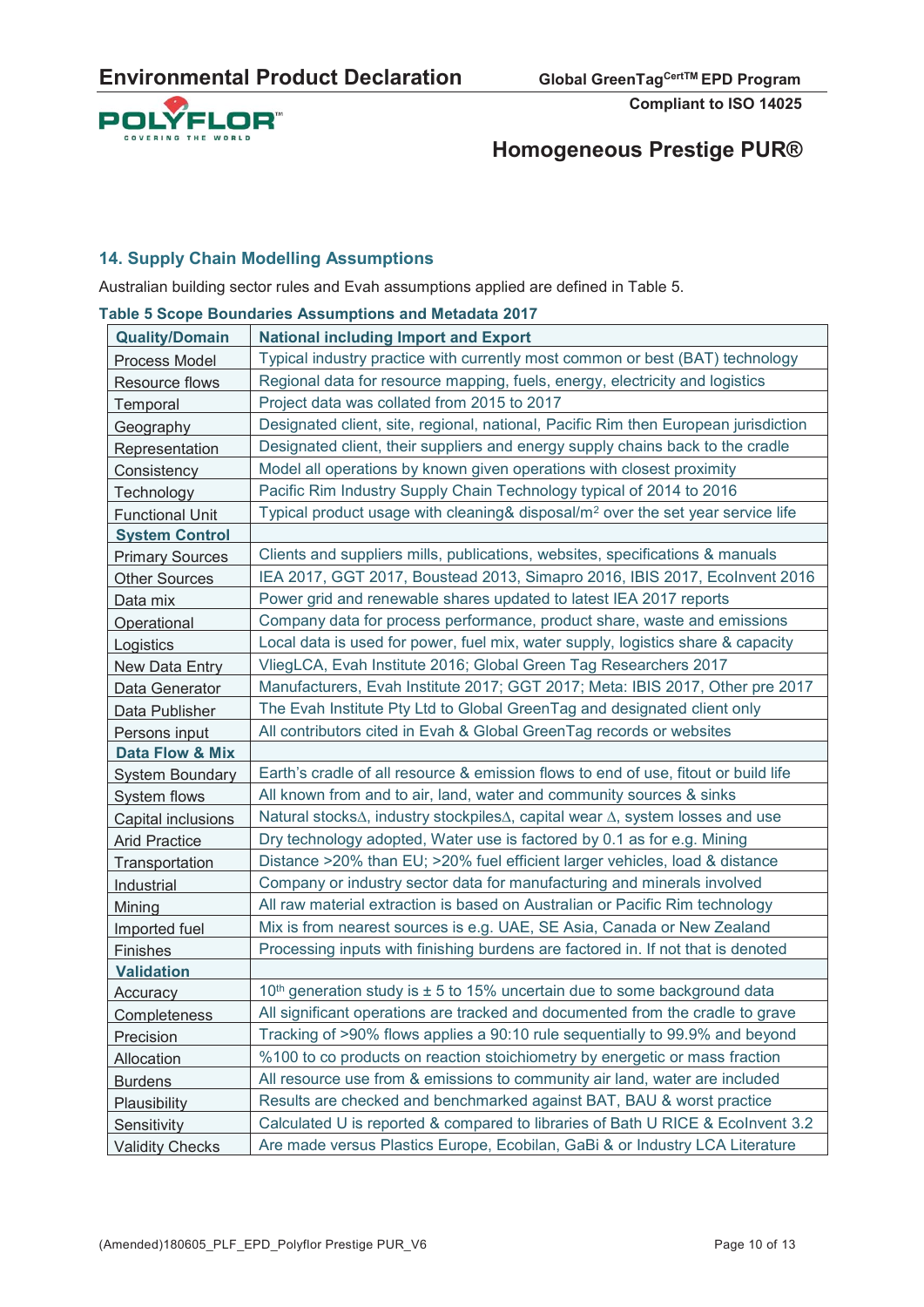

# **Homogeneous Prestige PUR®**

#### **15. References for this LCA & EPD**

Australian & New Zealand (ANZECC) Guidelines For Fresh & Marine Water Quality (2000) http://www.environment.gov.au/water/quality/national-water-quality-management-strategy Basel Convention (2011) Control of Transboundary Movement of Hazardous Waste & Disposal http://www.basel.int/portals/4/basel%20convention/docs/text/baselconventiontext-e.pdf Boustead (2014) Model 6 LCI database http://www.boustead-consulting.co.uk/publicat.htm USA & UK EcoInvent (2016) LCI Model 3 database http://www.ecoinvent.ch/ EcoInvent, Switzerland Evah (2016) LCA Tools, Databases & Methodology at http://www.evah.com.au/tools.html Franklin Associates (2016) US LCI Database http://www.fal.com/index.html Eastern Research Group US GreenTag™ Certification (2016) http://www2.ecospecifier.org/services\_offered/greentag\_certification GreenTag™ (2016) Product Category Rules http://www.globalgreentag.com/greentag-epd-program Jones D., Mitchell. P. & Watson P. (2004) LCI Database for Australian Commercial Building Material: Report 2001-006-B-15, Sustainable Built Assets, CRC for Construction Innovation Jones D.G et al. (2009) Chapter 3: Material Environmental LCA in Newton P et al., (eds) Technology, Design & Process Innovation in the Built Environment, Taylor & Francis, UK IBISWorld (2014) Market Research, http://www.ibisworld.com.au/ IBISWorld Australia International Energy Agency (2016) Energy Statistics http://www.iea.org/countries/membercountries/ ISO 9001:2008 Quality Management Systems Requirements ISO 14001:2004 Environmental management systems: Requirements with guidance for use ISO 14004:2004 EMS: General guidelines on principles, systems & support techniques ISO 14015:2001 EMS: Environmental assessment of sites & organizations (EASO) ISO 14020:2000 Environmental labels & declarations — General principles ISO 14024:2009 Environmental labels & declarations -- Type I Principles & procedures ISO 14025:2006 Environmental labelling & declarations Type III EPDs Principles & procedures ISO 14031:1999 EM: Environmental performance evaluation: Guidelines ISO 14040:2006 EM: Life cycle assessment (LCA): Principles & framework ISO 14044:2006 EM: LCA: Requirement & guideline for data review: LCI; LCIA, Interpretation results ISO 14064:2006 EM: Greenhouse Gases: Organisation & Project reporting, Validation & verification ISO 15392:2008 Sustainability in building construction General principles ISO 15686-1:2011 Buildings & constructed assets Service life planning Part 1: General principles ISO 15686-2:2012 Buildings & constructed assets Service life (SL) planning Part 2: prediction ISO 15686-8:2008 Buildings & constructed assets SL planning Part 8: Reference & estimation ISO 21929-1:2011 Sustainability in building construction Sustainability indicators Part 1: Framework ISO 21930:2007 Building construction: Sustainability, Environmental declaration of building products ISO/TS 21931-1:2010 Sustainability in building construction: Framework for assessment, Part 1: ISO 21932:2013 Sustainability in buildings and civil engineering works -- A review of terminology Plastics Europe (2016) Portal http://www.plasticseurope.org/plastics-sustainability/eco-profiles.aspx Pre (2016) SimaPro 8 Software, The Netherlands http://www.pre-sustainability.com/simapro-manuals Myhre et al, 2013, Anthropogenic and Natural Radiative Forcing Chapter 8 in Stocker et al (eds.) Climate Change 2013, AR5 of the IPCC, Cambridge U Press UK. http://www.ipcc.ch/report/ar5/wg1/ Roache S. K. (2012) IMF Report WP/12/115 China's Impact on World Commodity Markets http://www.imf.org/external/pubs/ft/wp/2012/wp12115.pdf International Monetary Fund UNEP (2016) Persistent Organic Pollutants http://www.chem.unep.ch/pops/ The UN USLCI (2016) Life-Cycle Inventory Database https://www.lcacommons.gov/nrel/search, USA U.S. Geological Survey National Minerals (2016) http://minerals.usgs.gov/minerals/pubs/country/ USA US EPA (2016) Database of Sources of Environmental Releases of Dioxin like Compounds in U.S http://cfpub.epa.gov/ncea/cfm/recordisplay.cfm?deid=20797 p 1-38, 6-9, USA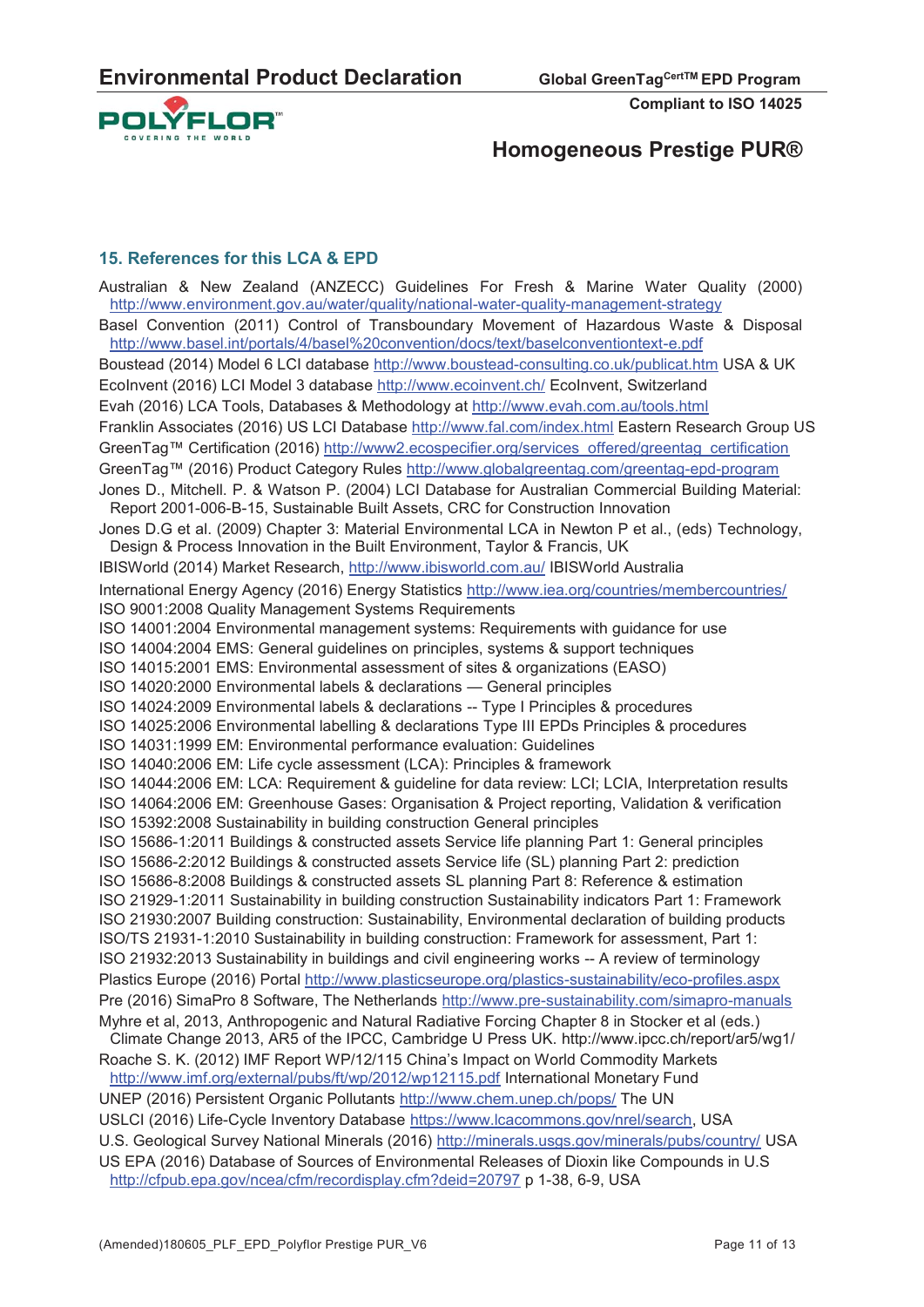

# **Homogeneous Prestige PUR®**

#### **16. Reviewers Report Conclusions**

The independent LCA reviewer's report confirmed that the LCA project report and addition information addressed the EPD. The verifier was not involved in developing the LCA or EPD and has no conflict of interests from their organisational position. While the report is confidential its conclusions confirmed that documentation according to ISO Standard requirements (in brackets) was provided including evidence from the:

#### **The Evah Institute, the LCA developer:**

| a) Recipes of input and output data of unit processes used for LCA calculations                  | $\sqrt{}$ |
|--------------------------------------------------------------------------------------------------|-----------|
| b) Datasheets of measures, calculations, estimates and emails with sources as in Table 6         | $\sqrt{}$ |
| e) References to literature and databases from which data was extracted as noted in Table 6      | $\sqrt{}$ |
| g) Notes on supply chain processes and scenarios satisfying requirements of this Standard        | $\sqrt{}$ |
| i) Embodied Energy shares as used for sensitivity analyses re ISO 14044:2006, 4.5.3.3            | $\sqrt{}$ |
| j) Proof percentages or figures in calculations in the end of life scenario                      | $\sqrt{}$ |
| k) Notes on proof of % and allocation calculations                                               | $\sqrt{}$ |
| o) All operations covered Vs criteria and substantiation used to determine system boundaries     | $\sqrt{}$ |
| <b>Product Manufacturer in:</b>                                                                  |           |
| c) Specifications used to create the manufacturer's product                                      | $\sqrt{}$ |
| d) Citations, references, specifications or regulations & data showing completeness              | V         |
| f) Specification demonstrating that the building product can fulfil the intended use             | $\sqrt{}$ |
| The Certifier Global GreenTag on:                                                                |           |
| I) Notes and calculation of averages of different locations yielding generic data                | $\sqrt{}$ |
| m) Substantiating additional environmental information ISO 14025:2006, 7.2.4                     |           |
| n) Procedures for data collection, questionnaires, instructions, confidentiality deeds           | V         |
| <b>Requiring No Evidence:</b>                                                                    |           |
| As the EPD is cradle to grave as well as PCR compliant the independent reviewer did not need to: |           |
| h) Substantiate a few stages as all stages were substantiated                                    | $\sqrt{}$ |
| p) Substantiate alternatives when no other choices and assumptions were applied                  | $\sqrt{}$ |
| q) Demonstrate consistency for few stages as the same rules in Tables 5 and 6 applied to all.    | $\sqrt{}$ |